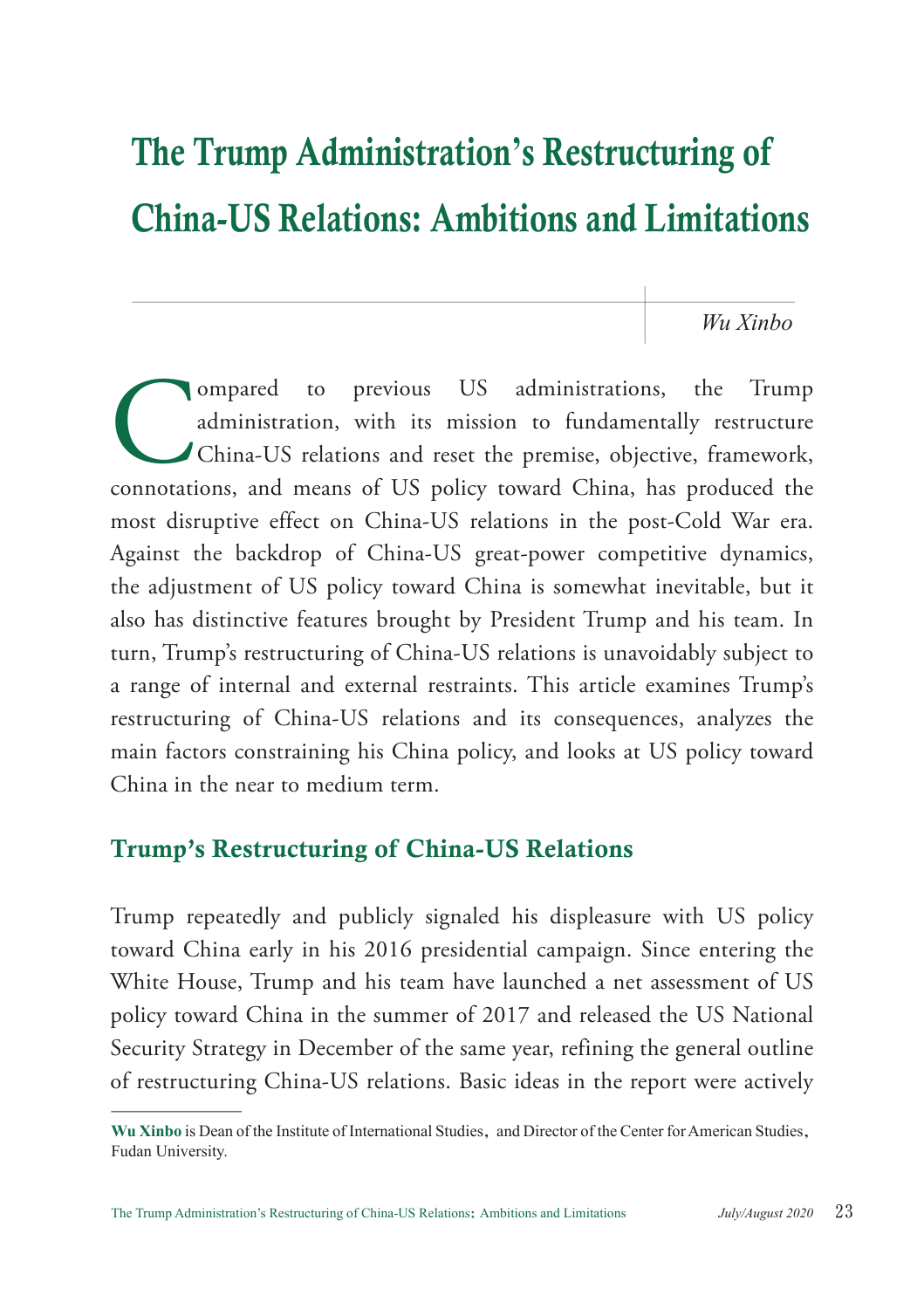implemented over the following two years.

Trump started from resetting the premise and objective in reshaping China-US relations. He has introduced a series of perceptions, judgments and visions including: US policy of engagement with China has failed; China has comprehensively challenged US power, interests and influence, and become the main strategic competitor of the US; China is a "revisionist state" trying to subvert the existing international order; the future US policy toward China will be more about competition rather than about engagement; the basic policy objective is to thwart China's rise and prevent China from overtaking and replacing the  $US<sup>1</sup>$ . This is a far cry from the "engagement and precaution" or "engagement and competition" policy pursued by successive US administrations from Clinton to Obama, which all sought to conditionally get along with a rising China.

Trump's focus in restructuring China-US relations is to reshape the framework and connotations of the relationship, using economic and trade ties as a breakthrough while working across the board in diplomacy, security, politics and humanities. At present, the areas most affected are economic and trade relations, the Taiwan question, political relations, and people-to-people exchanges.

Reconstructing economic and trade relations involves two aspects. First, the US seeks to expand its commercial interests in China. To this end, the Trump administration has waged a "tariff war" against China, and forced China to address US concerns about trade imbalance, intellectual property protection, so-called forced technology transfer, and market access. Beginning in July 2018, China-US trade friction kept cropping up, and the range of goods covered by mutual tariffs has expanded to an unprecedented scale. Although the two sides reached the phase-one trade deal in December 2019, the US side is still reluctant to stop wielding tariffs

<sup>1</sup> The White House, *National Security Strategy of the United States of America*, December 2017; The White House, "Remarks by Vice President Pence on the Administration's Policy toward China," October 4, 2018, www.whitehouse.gov/briefings-statements/remarks-vice-president-pence-administrations-policytoward-china.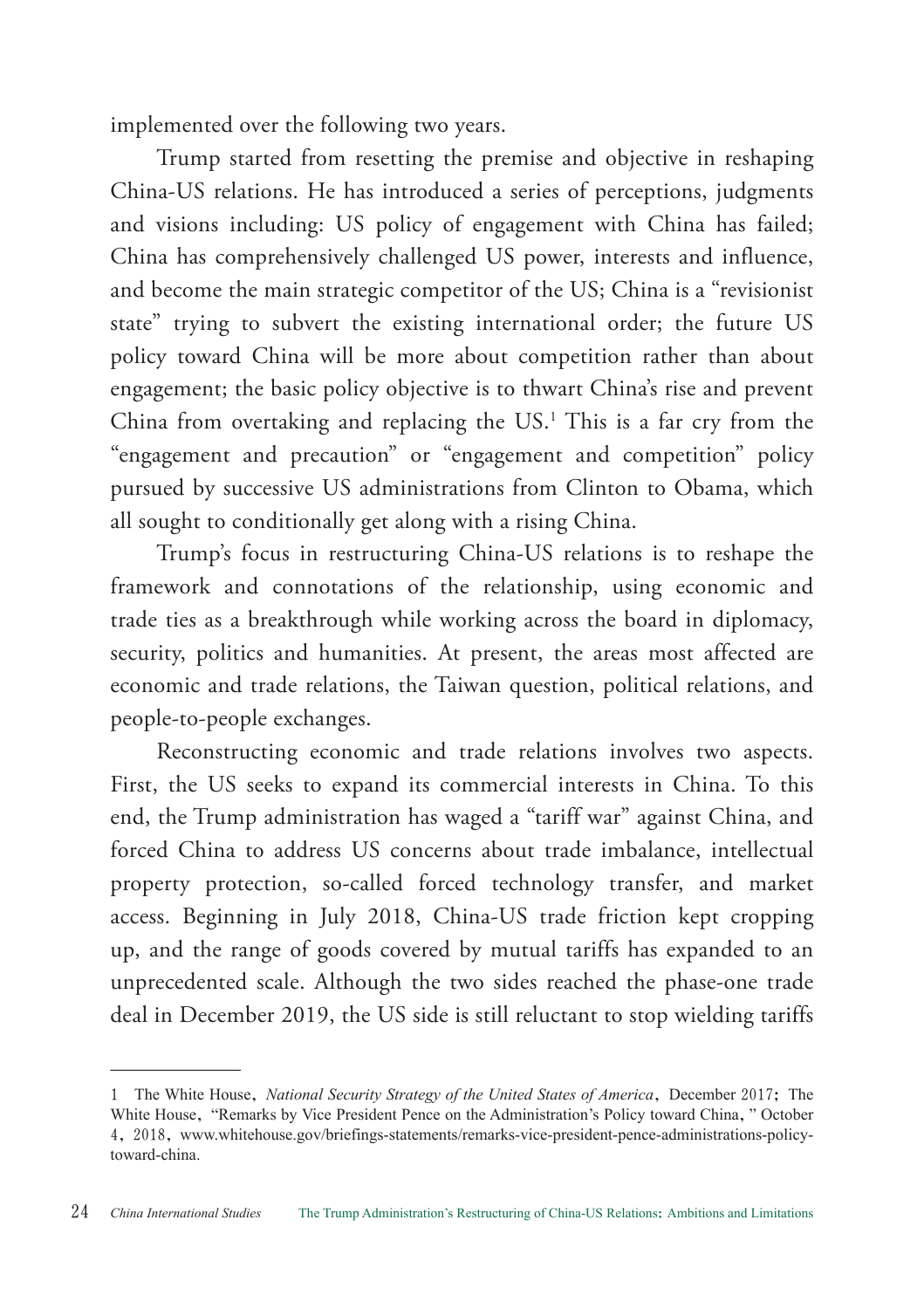as a "big stick" and maintains additional tariffs on Chinese goods worth hundreds of billions of dollars as a bargaining chip to continue extracting economic and trade benefits from China.

Second, the US seeks to limit the growth of Chinese power. Hawks within the Trump administration believe that the most important way to curb China's rise is to disrupt its technological progress. Thus, Washington launched a "technology war" against China to further tighten American technology transfer to China, severely restrict Chinese investment in the United States, and suppress Chinese high-tech enterprises. Admittedly the Trump administration did not initiate US restrictions on technology transfer to China and Chinese investment in the US, which originated from the Cold War era and the George W. Bush era respectively, but it was the first to crack down on Chinese high-tech companies. To restrict Chinese companies' access to sensitive American technologies, the US Department of Commerce placed more than 200 Chinese enterprises on the "entity list," among which Huawei has suffered from the most egregious crackdown. In 2018, the US National Defense Authorization Act prohibited government agencies from purchasing products from five Chinese companies, including Huawei and ZTE. And in May and August 2019 respectively, Huawei and more than 100 of its subsidiaries were placed by the Commerce Department on the control list, which restricts US companies from exporting products to Huawei. Meanwhile, the Trump administration is actively lobbying and pressuring allies and other countries to ban Huawei from their 5G network construction. Cracking down on Huawei globally has become an important part of Trump's diplomacy.

The Trump administration's move to restructure China-US economic and trade relations has led to a decline in trade and investment between the two countries, a realignment of supply and industrial chains, and a significant reduction of technological cooperation. Moreover, the technological decoupling and China's independent innovation could lead to a "technological Cold War" between the world's two largest economies, accelerating the separation of the two sides' technological ecosystems and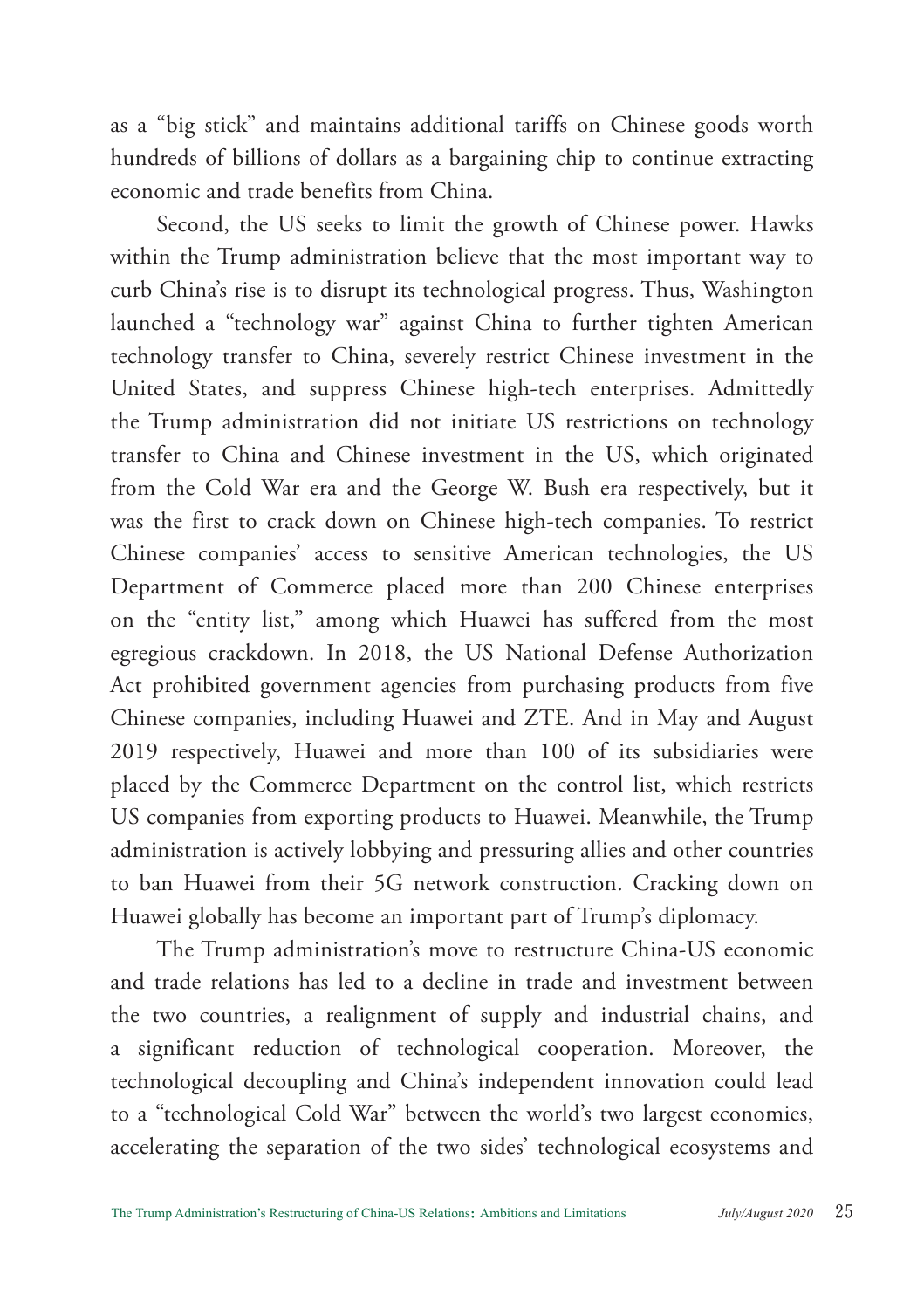spilling over into the global supply chain of technology. Communications technologies represented by 5G will develop along different technical routes, regulations, and standards, with the United States and countries pressured to reject Chinese technology on the one hand, and China and countries adopting Chinese technology on the other. The world will be divided by this technological fault line, leaving spillover effects on investment, trade and even finance. Competition in technology thus has wide and far-reaching geo-economic and geopolitical implications.

Adjusting the framework of US policy toward Taiwan is also an important part of Trump's restructuring of China-US relations. The Taiwan question is the most central and sensitive part of China-US relations. Since the establishment of diplomatic relations, the two countries have undergone long-time gaming and formed a basic framework for handling the Taiwan question. However, the Trump administration has sought to break out of the framework and actively enhance its relations with Taiwan through legislative, military and diplomatic means. In March 2018, Trump signed the Taiwan Travel Act to encourage official exchanges between the two sides, and in August 2019, he announced the sale of 66 F-16V fighter jets to Taiwan, worth a total of \$8.8 billion, the largest deal in the history of US arms sales to Taiwan. Military contacts between the United States and Taiwan are increasingly heated and escalating. In November 2019, Heino Klinck, Deputy Assistant Secretary of Defense for East Asia, visited Taiwan, and became the highest-ranking Pentagon official to do so in more than a decade. The United States has also demonstrated its support for Taiwan in the form of warships passing through the Taiwan Strait and a naval research vessel stopping in Taiwan. Of particular note, in May 2019, with the consent of the US side, Taiwan's US-based agency, the Coordination Council for North American Affairs (CCNAA), was renamed the Taiwan Council for US Affairs (TCUSA), which juxtaposes Taiwan and the United States to highlight the former's so-called political identity. In June of the same year, the US Department of Defense released the Indo-Pacific Strategy Report, which openly referred to Taiwan as a country and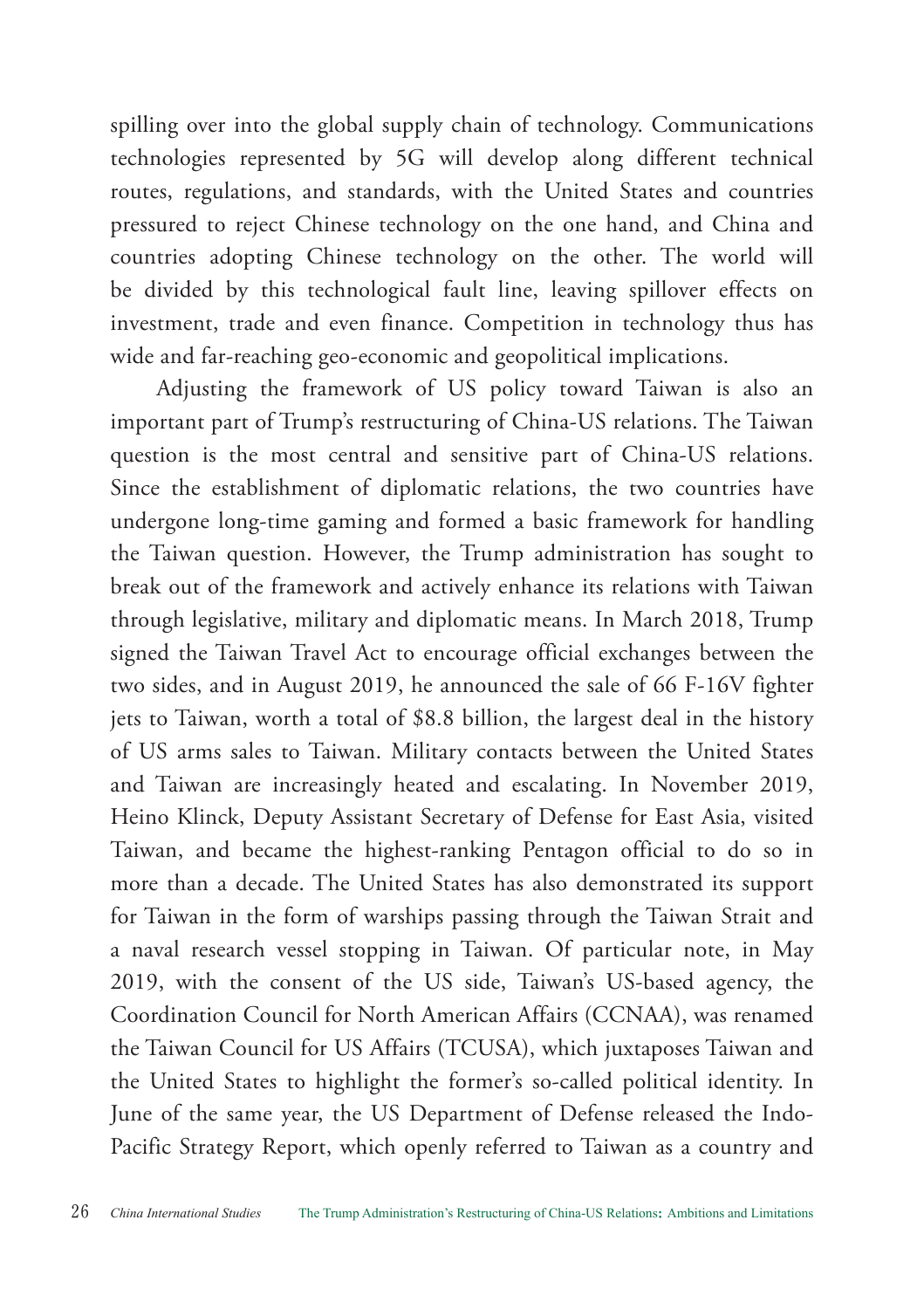did not correct the mistake afterwards. During the leadership election in Taiwan in January 2020, the US intervened strongly in the island's affairs and supported the re-election of Tsai Ing-wen. At the international level, the Trump administration has also stepped up its support for Taiwan, doing its utmost to prevent those countries having so-called "diplomatic relations" with Taiwan from severing ties with the island. Against the backdrop of American strategic competition with China, Washington has rediscovered the strategic value of Taiwan and made every effort to play the Taiwan card against China.<sup>2</sup> The Taiwan question is becoming a new storm point in China-US relations.

Highlighting political competition with China is also a prominent feature in Trump's reshaping of China-US relations. There are longstanding differences in the political system and ideology between the two countries. After the end of the Cold War, friction and confrontation between China and the US in the political sphere intensified for a time. From the mid-1990s onwards, Washington adopted a more pragmatic approach and the political strife gradually faded. However, the Trump administration has intensified its political and ideological rivalry with China, based on frustration with domestic political changes in China and the need to mobilize US domestic political support.

Firstly, the Trump administration has attacked China's political system and domestic policies and exaggerated its "authoritarian" nature, claiming that the China-US competition is fundamentally "political contests between those who favor repressive systems and those who favor free societies."3 The Trump administration has tried to draw a line between

<sup>2</sup> According to Robert Sutter, a US expert on China, Trump has elevated relations with Taiwan for the following reasons: the US believes that Beijing's pressure on Taiwan has changed the status quo across the Taiwan Strait, which it does not expect; China has become a strategic competitor, and Taiwan's geographic location is crucial to its Indo-Pacific strategy; Taiwan's democracy and free economy are even more important to US competition with China over values and the international order; senior US officials believe that developing US ties with Taiwan can put pressure on China. See "US Experts Talking about Taiwan Election: Driver and Brakes of US Relations with Taiwan," *China Review Press*, January 14, 2020, http:// www.crntt.cn/zpdx/78411.html.

<sup>3</sup> The White House, *National Security Strategy of the United States of America*, December 2017, p.25.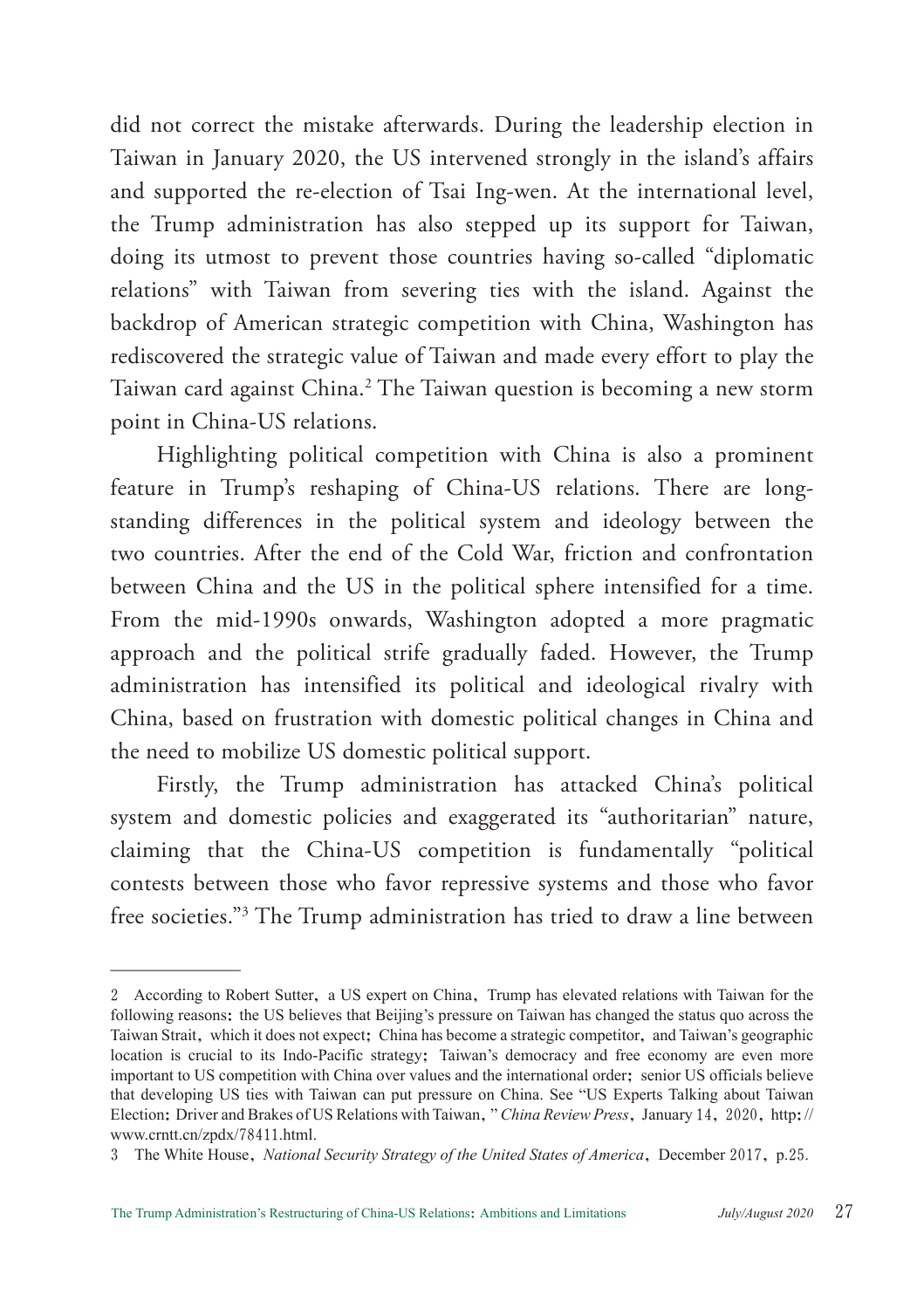the Chinese people and the Chinese government and ruling party, publicly stating that it is targeting the Chinese government and the Communist Party, not the Chinese people.<sup>4</sup> Secondly, it has accused China of extending its political influence to other countries, particularly by promoting certain practices of the "authoritarian system," such as corruption and the use of surveillance methods.5 Thirdly, it has hyped the so-called "political penetration" of China into the US. In October 2018, US Vice President Mike Pence asserted in his China policy speech that "Beijing is employing a whole-of-government approach, using political, economic, and military tools, as well as propaganda, to advance its influence and benefit its interests in the United States."6 He claims that Beijing is rewarding or coercing American businesses, movie studios, universities, think tanks, scholars, journalists, and local, state and federal officials. Fourthly, the Trump administration has intervened in issues related to Hong Kong and Xinjiang with unprecedented intensity. Political forces across the partisan line in the United States have been deeply involved in Hong Kong affairs. The so-called Hong Kong Human Rights and Democracy Act, passed by the Congress and signed by Trump, creates a legal basis for continued US interference in Hong Kong affairs. The US has also been discrediting the Chinese government's efforts to de-radicalize Xinjiang, with the Commerce Department imposing export restrictions on 28 Chinese entities over Xinjiang-related issues, the State Department announcing visa restrictions on relevant Chinese Party and government officials and their families, and the House and the Senate passing the so-called Uyghur Human Rights Policy Act to increase pressure on China.

In the area of social and cultural exchanges, the Trump administration has taken unprecedented restrictive measures. Since the establishment

<sup>4</sup> The Indo-Pacific Strategy Report issued by the US Department of Defense writes, "Yet while the Chinese people aspire to free markets, justice, and the rule of law, the People's Republic of China (PRC), under the leadership of the Chinese Communist Party (CCP), undermines the international system from within by exploiting its benefits while simultaneously eroding the values and principles of the rules-based order." See US Department of Defense, *Indo-Pacific Strategy Report*, June 1, 2019, p.7.

<sup>5</sup> The White House, *National Security Strategy of the United States of America*, December 2017, p.25.

<sup>6</sup> The White House, "Remarks by Vice President Pence on the Administration's Policy toward China."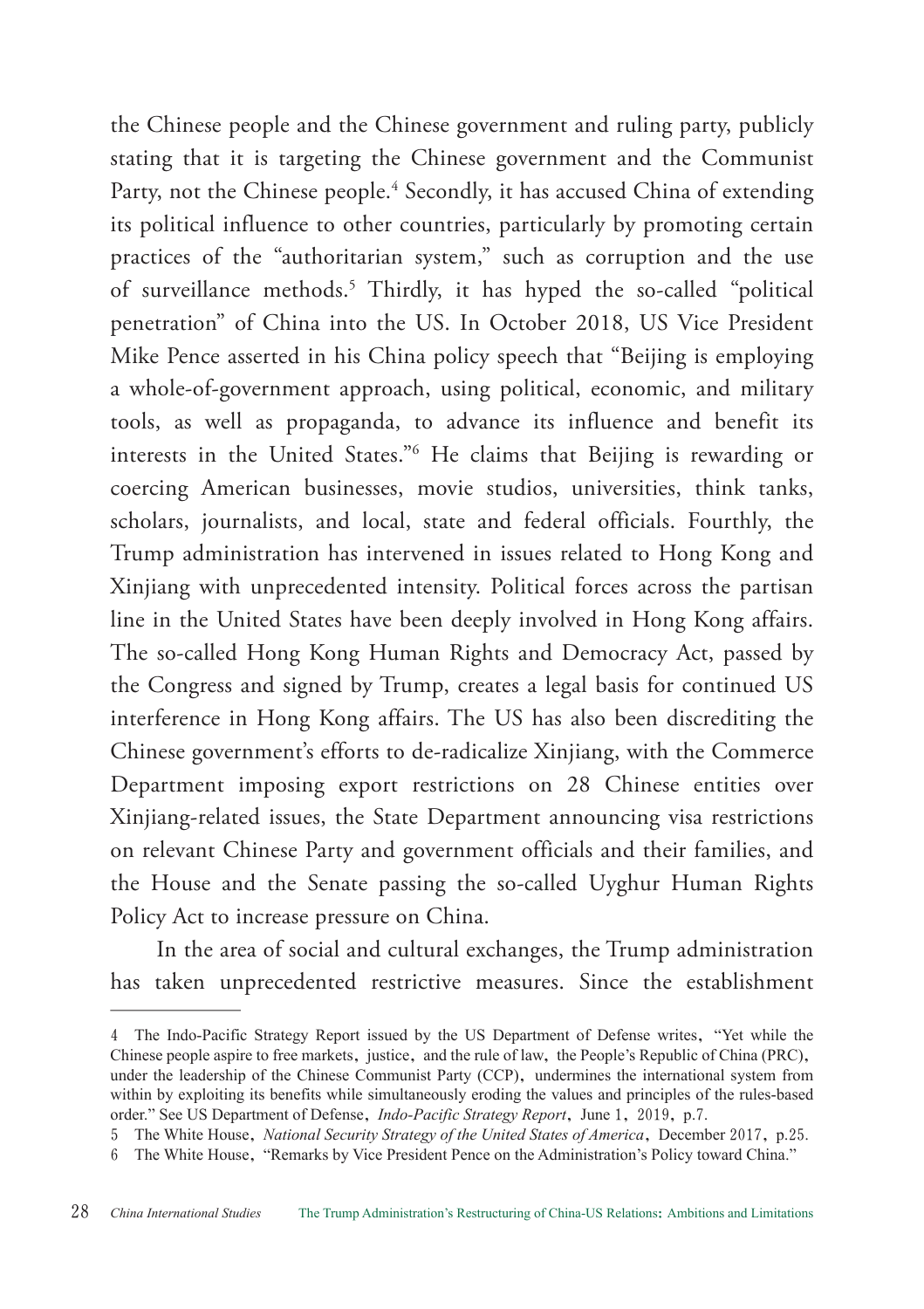of diplomatic ties, social and cultural exchanges between China and the United States have developed rapidly and gone through ups and downs of overall bilateral relations, becoming an important link between the two societies and an important basis for supporting relations between the two countries. However, in order to prevent China from acquiring advanced US technologies and to guard against the so-called political penetration of China into the US, the Trump administration has severely suppressed educational, scientific, technological, and cultural exchanges and cooperation between the two countries. It includes putting visa restrictions on Chinese students and scholars, warning American universities and research institutions about China's "academic espionage," denying funding from the Chinese side, halting cooperation with Chinese enterprises and research institutions, and investigating, firing and prosecuting researchers engaged in scientific cooperation and exchanges with the Chinese side, especially those of Chinese origin. Against this backdrop, cooperation between Chinese and American universities and research institutions has been severely impacted, and Chinese students and scholars have encountered more obstacles to study and participate in exchange programs in the United States. More and more Confucius Institutes in the US have been closed, and many social and cultural exchange programs have been suspended. The Trump administration's restrictive policies are having the most serious consequences in social and cultural exchanges between the two countries since the establishment of diplomatic relations, and their negative effects will be extremely far-reaching.

The Trump administration has also tried to reconstruct interactions between China and the US. It believes that the United States' longstanding policy of engagement with China has failed, which must give way to strategic competition through a whole-of-government approach. The US further believes that the most effective way to force China to make concessions is never dialogue and negotiation, but pressure and confrontation. The US should not be afraid of confrontation or even conflict against China, and should make China pay a greater price for its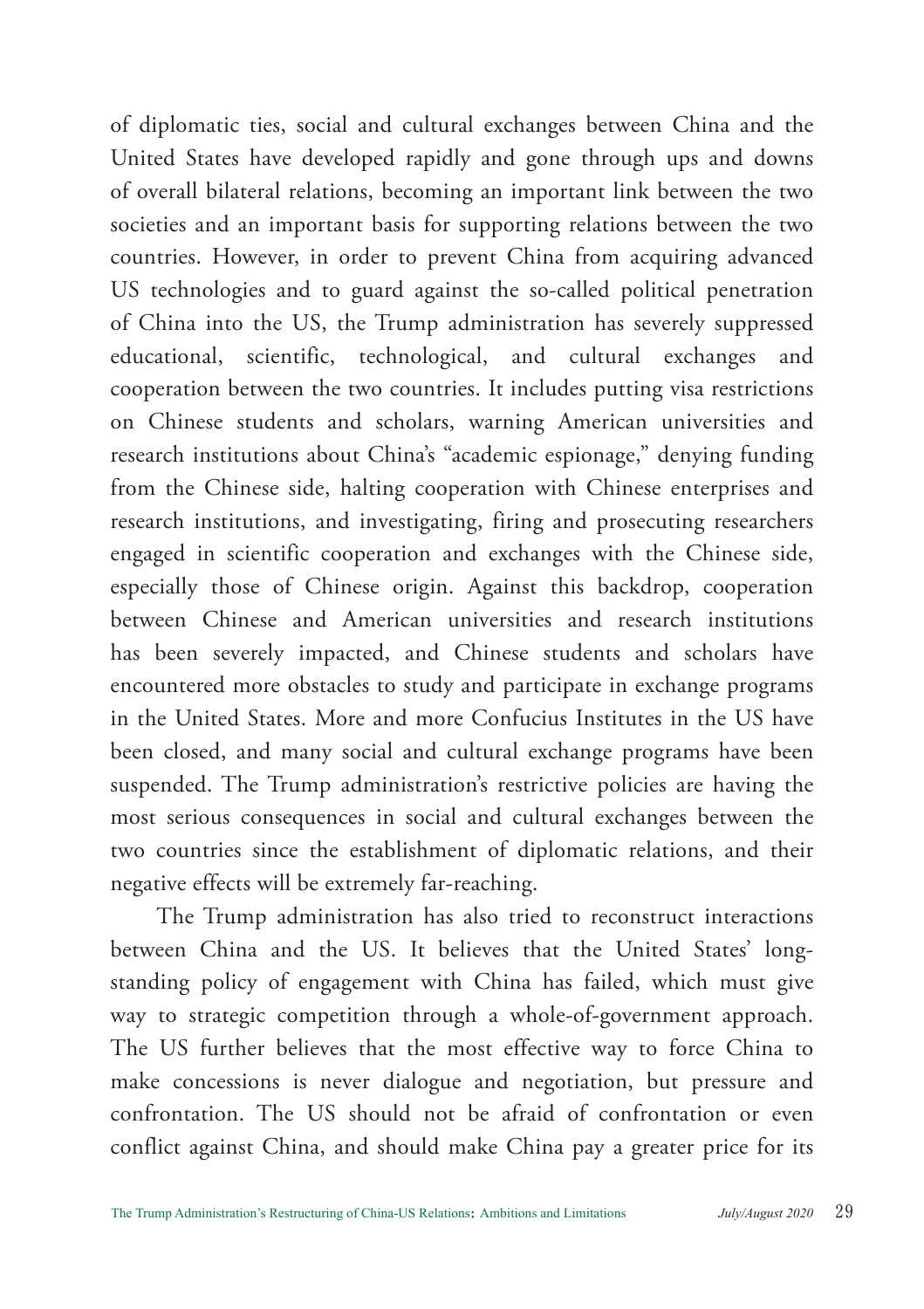"bad behavior." The pursuit of cooperation must not be the main goal of China-US relations; instead, it needs be kept to a minimum.

Based on perceptions above, the Trump administration has changed its previous approach of "engagement and precaution" toward China. It has reduced engagement and cooperation with China while increasing confrontational and conflictual moves. The four major dialogue mechanisms between the two countries, which Chinese President Xi Jinping and US President Trump agreed to establish in April 2017, have been completely suspended. The US side has even publicly expressed its disinterest in these dialogue mechanisms. Numerous other working-level dialogues and consultation mechanisms established under the Bush and Obama administrations have largely ceased to function, and high-level and working-level contacts have been reduced to a minimum. As the function of diplomacy has declined significantly, the United States has resorted more to trade, technological, and financial conflicts and the use of sanctions, pressure and public opinion attacks against China. Senior US officials, including Vice President Pence, Secretary of State Mike Pompeo, and Director of the Office of Trade and Manufacturing Policy Peter Navarro, have gone to the alarming extent of launching a barrage of attacks, smears and invectives against China in a routine manner, which is rare in bilateral interactions since the establishment of China-US diplomatic relations. The word "cooperation" has become hardly mentioned in US official discourse on China, while "competition" is the current keyword in dealing with China-US relations. Moreover, when hawks in the Trump team talk about China-US competition, they are actually thinking of confrontation and conflict, and when they talk about the pursuit of "fair trade" with China, the real idea is to "decouple" from China.

In the name of seeking a "fair, mutually beneficial, and resultsoriented" relationship between China and the United States, the Trump administration has drastically adjusted the basic premise, framework and interaction pattern of the US policy toward China. US attempts of restructuring China-US relations, which are wide-ranging, highly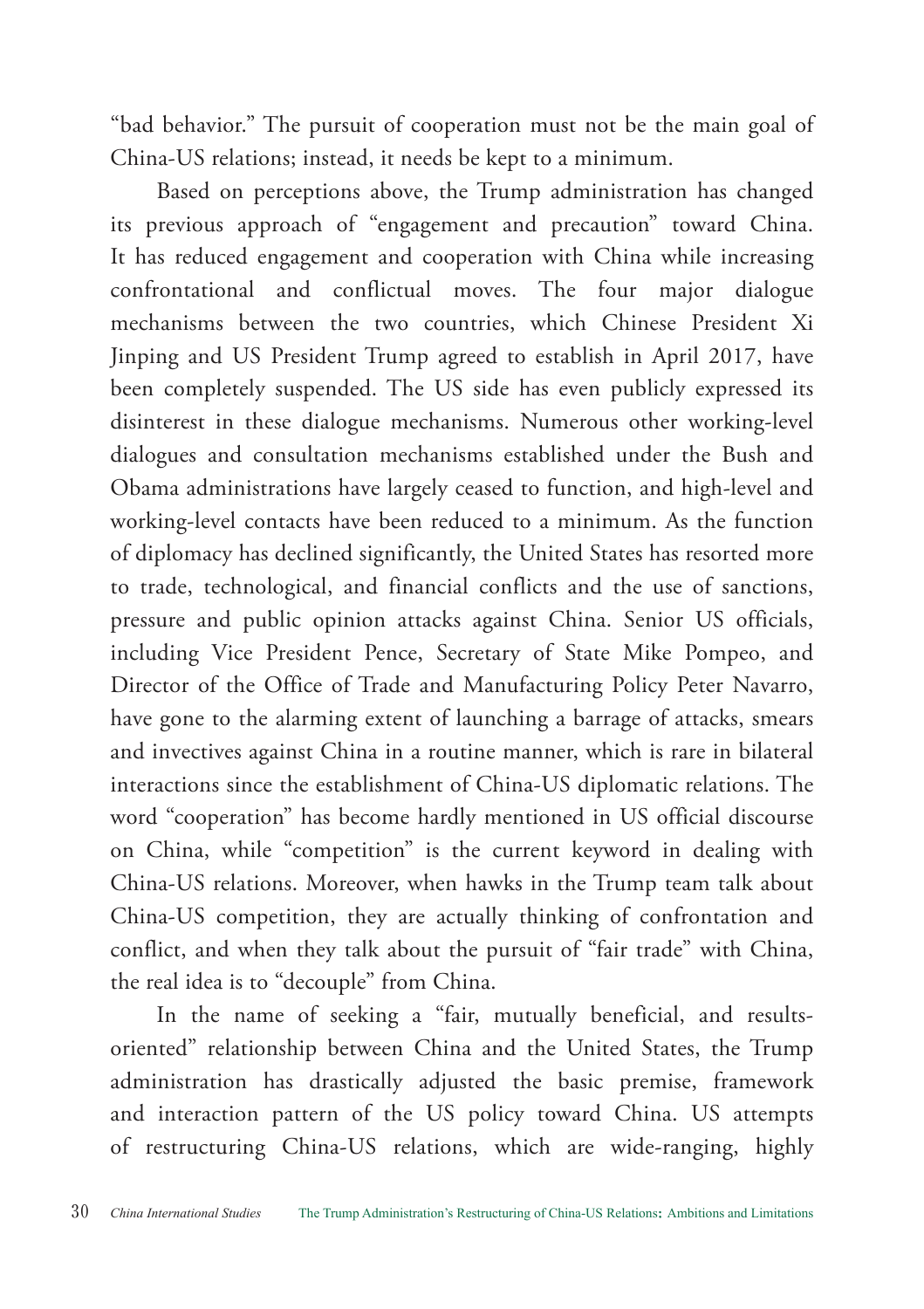disruptive, vicious and reckless, have seriously weakened the strategic mutual trust between the two countries, undermined the foundation and reversed the direction of bilateral relations, and exacerbated tensions, frictions and instability. The risk of confrontation and conflict has risen significantly.

### Constraints of Trump's Restructuring of China-US Relations

There is no doubt that the Trump administration is determined to restructure China-US relations with multiple approaches and greater efforts. But the question is, how far will the restructuring go?

Firstly, it depends on the price the US is willing to pay. Competition, decoupling, confrontation, and reduced demands for cooperation are all bound to come at a price. Trump's trade war has severely impacted US agriculture and manufacturing and increased consumer spending. The "technology war" puts US high-tech industries at great risk of losing the huge Chinese market and undermining US innovation. Limiting China-US people-to-people exchanges could cost US universities and research institutions dearly in terms of finance and talent. Escalating military competition with China could bring a significant increase in military spending, further exacerbating the federal debt burden. Reducing diplomatic cooperation with China means the US will get no help, or even face challenges from China in addressing many of its international concerns. These real or potential costs and risks will determine the extent and durability of domestic support for Trump's China policy.

In fact, as the negative effects of Trump's policy toward China become more obvious, so do the voices of discontent and skepticism within the United States. The US policy elites have largely reached a consensus on strengthening competition with China, but there seems to be no certainty on how much to pay for it, who should pay for it, what should be the focus, what measure should be taken, and what kind of China-US relations should be shaped. On July 3, 2019, 100 American China experts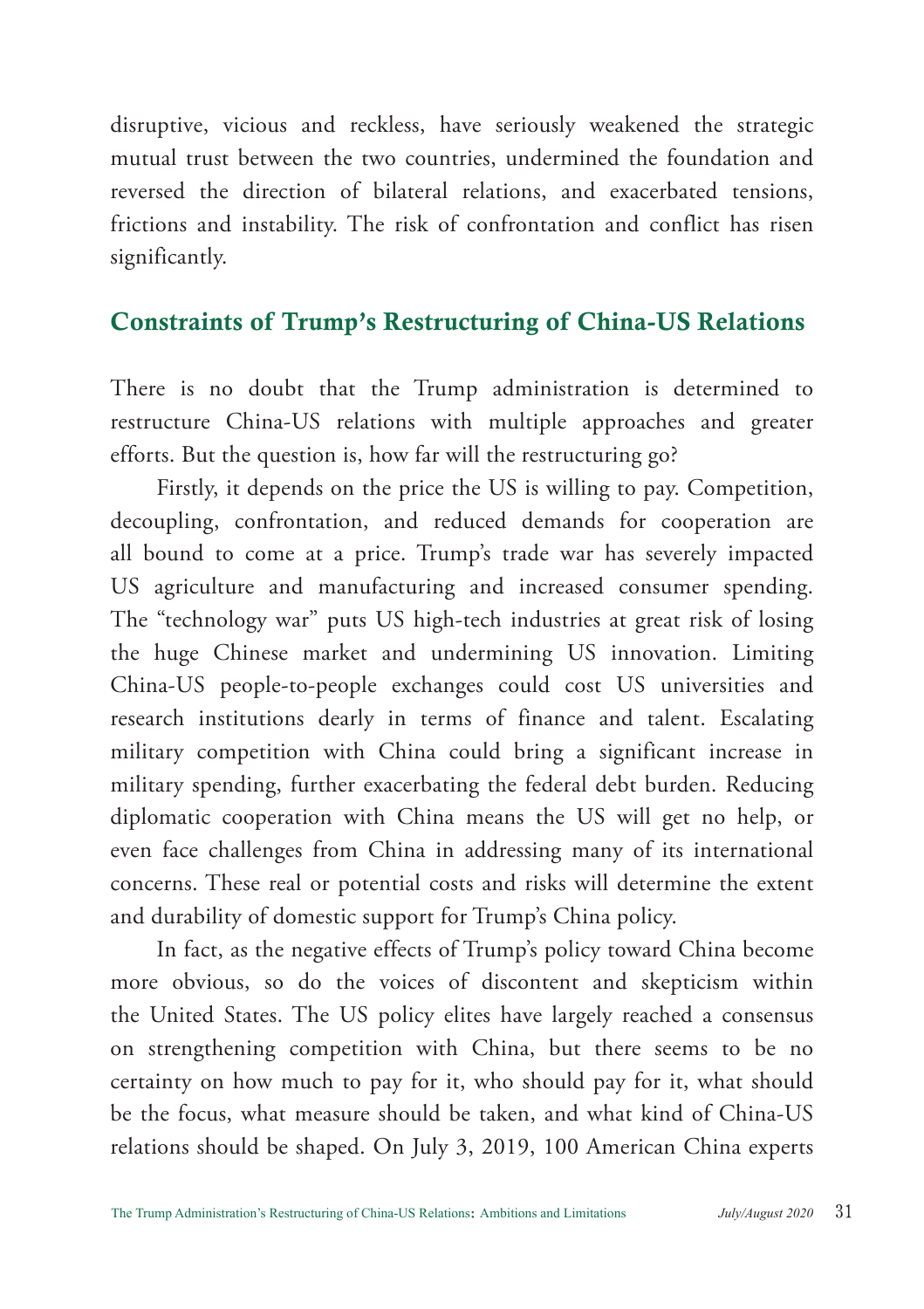signed an open letter to Trump and members of Congress, expressing their disapproval of viewing China as an economic enemy or a major national security threat that the US must confront in all respects. They believe that the current US strategy toward China is fundamentally counterproductive, and the deteriorating China-US relationship is not in the interest of the US or the world.<sup>7</sup> It was one of the most public and targeted attacks on Trump's China policy. As a matter of fact, the Trump administration has been criticized by knowledgeable people from different circles for exaggerating China threat and overreacting, and preferring competition and confrontation while ignoring the need for cooperation with China.<sup>8</sup> Some members of Congress have publicly criticized that the Trump administration's confrontational approach is unlikely to bring security and economic benefits to the United States, warning that it would be a huge mistake to decouple from China.9 In the face of criticism from all quarters, Pence had to concede in an October 2019 speech on China policy that the Trump administration does not seek to confront, contain or decouple from China, and will not allow challenges in China-US relationship to foreclose practical cooperation with China.<sup>10</sup> While this statement is more of lip service, it reflects the pressure the Trump administration is facing from its critics.<sup>11</sup>

The American business community is particularly important in

<sup>7</sup> M. Taylor Fravel, J. Stapleton Roy, Michael D. Swaine, Susan A. Thornton and Ezra Vogel, "China is Not an Enemy," *The Washington Post*, July 3, 2019.

<sup>8</sup> Orville Schell and Susan L. Shirk, "Course Correction: Toward an Effective and Sustainable China Policy," Asia Society Task Force Report, February 2019; Kurt M. Campbell and Jake Sullivan, "Competition Without Catastrophe: How America Can Both Challenge and Coexist With China," *Foreign Affairs*, September/October 2019.

<sup>9</sup> "Larsen Calls for Changes to China Strategy," December 5, 2019, https://larsen.house.gov/press-release/ larsen-calls-changes-china-strategy; Keynote speech delivered by Senator David Perdue at Fourth Annual China Power Conference, Center for Strategic and International Studies, Washington, DC, December 13, 2019, https://www.csis.org/analysis/morning-keynote-fourth-annual-chinapower-conference-chinas-powerdebate.

<sup>10</sup> The White House, "Remarks by Vice President Pence at the Frederic V. Malek Memorial Lecture," Washington, DC, October 24, 2019, https://www.whitehouse.gov/briefings-statements/remarks-vicepresident-pence-frederic-v-malek-memorial-lecture.

<sup>11</sup> Michael D. Swaine, "A Smarter U.S. Strategy for China in Four Steps," January 8, 2020, https:// carnegieendowment.org/2020/01/08/smarter-u.s.-strategy-for-china-in-four-steps-pub-80730.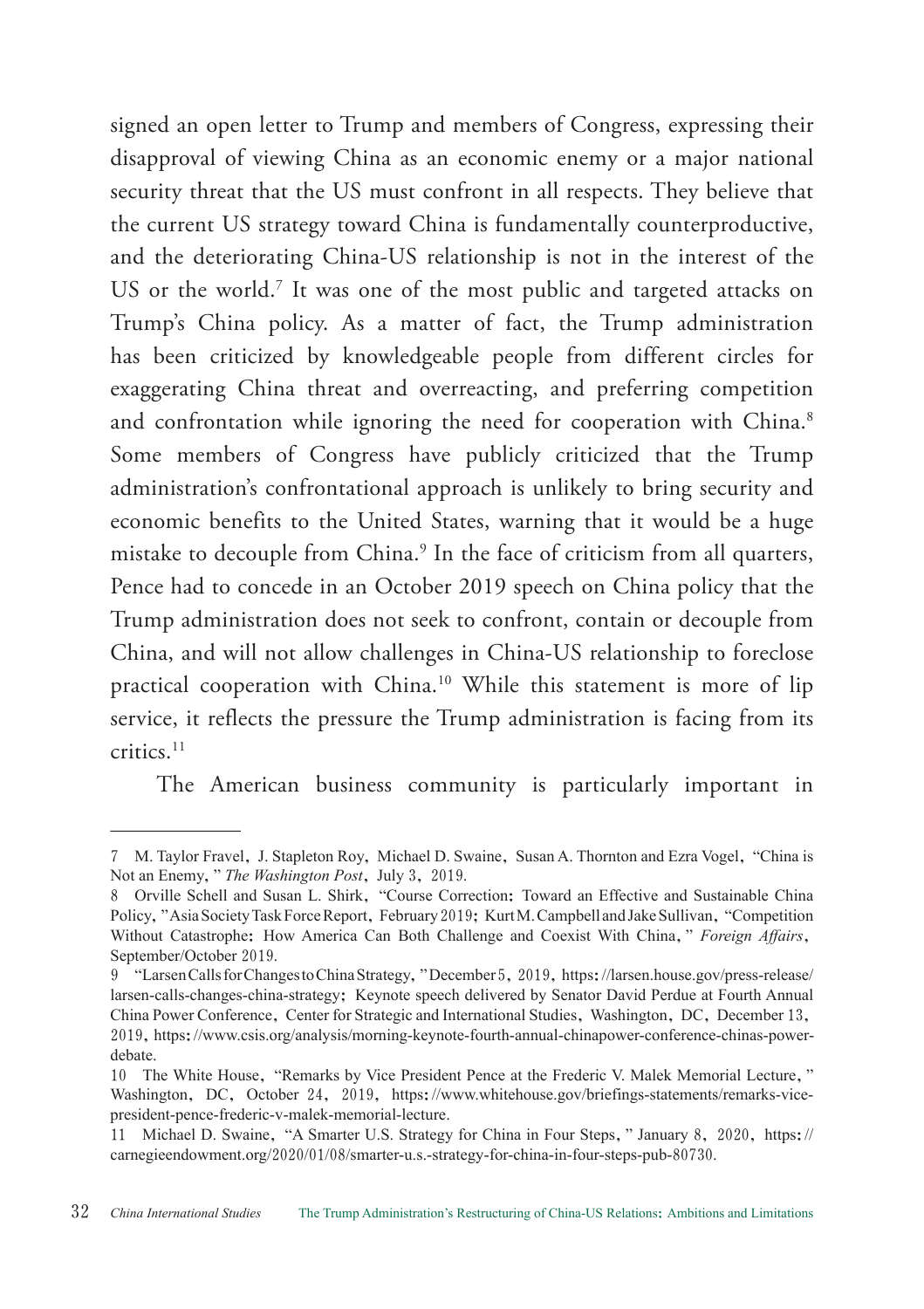influencing Trump's China policy. In recent years, although the US business community has complained about China's business environment and pinned its hopes on the Trump administration to force China to change course with tough measures, Trump's trade war, technology war and broader confrontation against China have had a real and potential impact on business interests. US farmers, retailers, high-tech companies, and the manufacturing industry have borne the brunt; they have not only expressed their discontent publicly, but have also lobbied and pressured the Trump administration in various ways. On the other side, China's positive initiatives to improve the business environment and open up the market have also made the US business community see more benefits, thus hoping that China-US relations will stabilize as soon as possible. It can be argued that the longer the trade war lasts, the more the technology war escalates, and the greater the confrontation with China intensifies, there will be more opposition and divergence within the US on its China policy.

Secondly, it depends on China's response. China-US relations have always been the result of cooperation, coordination, competition, or confrontation of both sides, and are never determined unilaterally by the US. The Trump administration's intention to build a China-US relationship that limits China's growth in power while maximizing US interests is bound to be met with Chinese resistance and countermeasures. In fact, China is also exploring more effective ways to respond to US competition and pressure. After the US side was bent on launching a trade war, China rose up to resist and struck a precise blow while maintaining the possibility of peace talks. After 18 months, China broke Trump's illusion of achieving a "quick win" or "easy win," forcing it to be more pragmatic and accept China's position of resolving economic and trade disputes in phases and gradually canceling the tariff increase. Faced with US attempts to decouple from China in industrial chains and the technology sector, China has given full play to its huge market potential and improved the business environment, and US enterprises are optimistic about their development in China. China has also responded positively to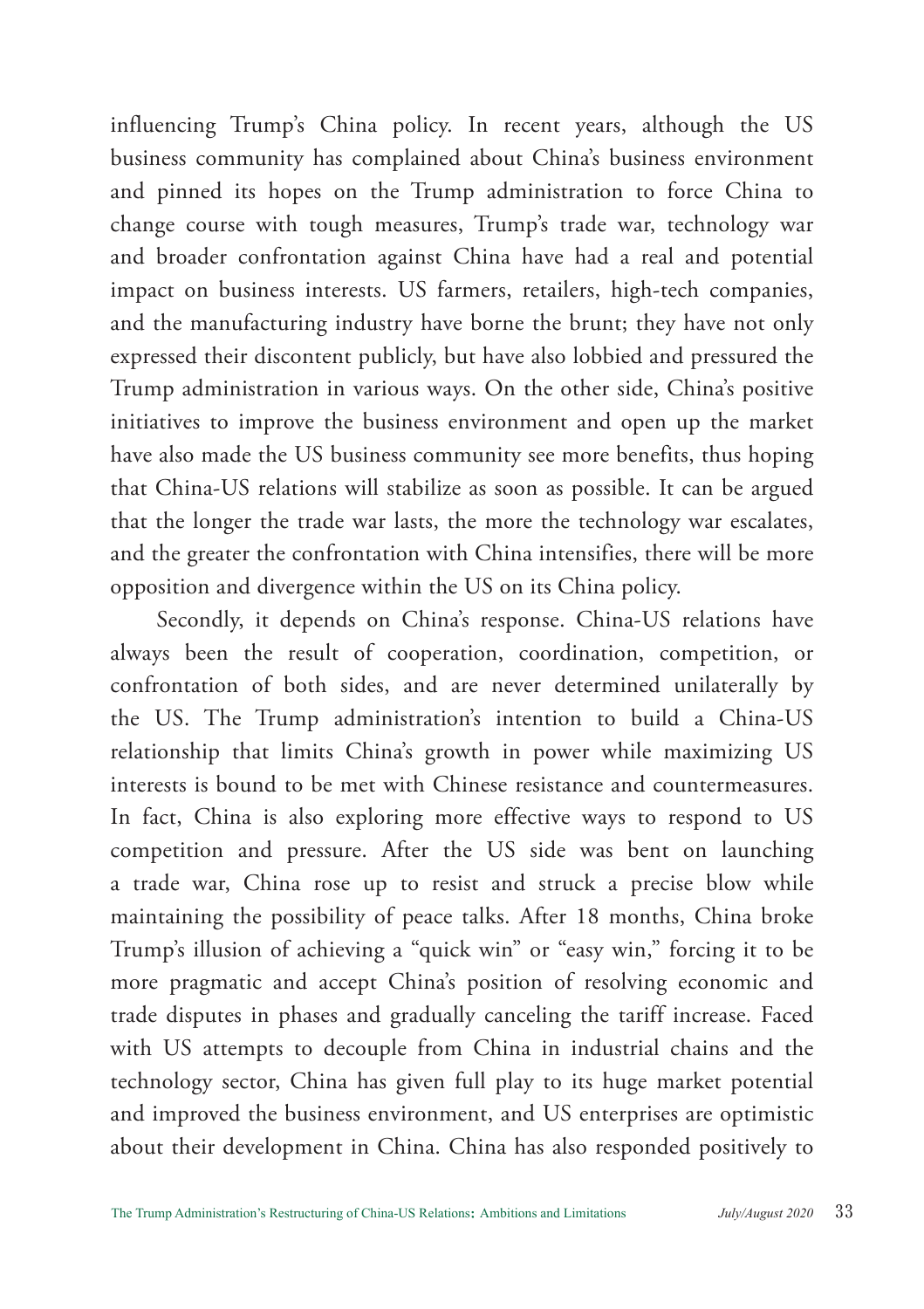US global crackdown on Huawei, making it difficult for Washington to get what it wants. On the Taiwan question, China has made active planning in diplomacy and military to enhance its ability to control the situation across the Taiwan Straits. On the South China Sea issue, under US provocation and pressure, China has been resolutely defending its sovereignty and national security interests. On the whole, with major changes in US policy toward China under Trump, China is not afraid of challenges and dares to counteract them while being able to make necessary compromises. China's capacity to shape China-US relations has increased, thus weakening the United States' ability to achieve its policy objectives.

Ultimately, it depends on the attitude of the international community, especially that of American allies. While the US still has an overall power advantage over China, it has to rely on allies to advance its long-term strategic competition against China. During the Cold War, the United States could not effectively advance its strategic objectives against the Soviet Union without the firm support of its allies. However, Trump's China policy and his broader foreign policy not only pursue the narrow interests of the United States, but also reflect a preference for protectionism and unilateralism. Such policies have disregarded the prevailing trends of globalization and global governance as well as the legitimate interests and concerns of other countries, and have few supporters in the international community. The trade war waged by the US has damaged global industrial and value chains, and hit the interests of other countries, even those of US allies. Some countries are even forced by the US to choose sides, and become caught in the crossfire.

At the Shangri-La Dialogue in May 2019, Singapore's Prime Minister Lee Hsien Loong stressed that regional cooperation initiatives in the Asia-Pacific should not "create rival blocs, deepen fault lines or force countries to take sides," and US allies and partners in the region all hope that China and the US will maintain friendly relations. In October of the same year, ten former leaders from countries including Australia, New Zealand, Sweden, France, Italy, Mexico, and South Korea co-authored an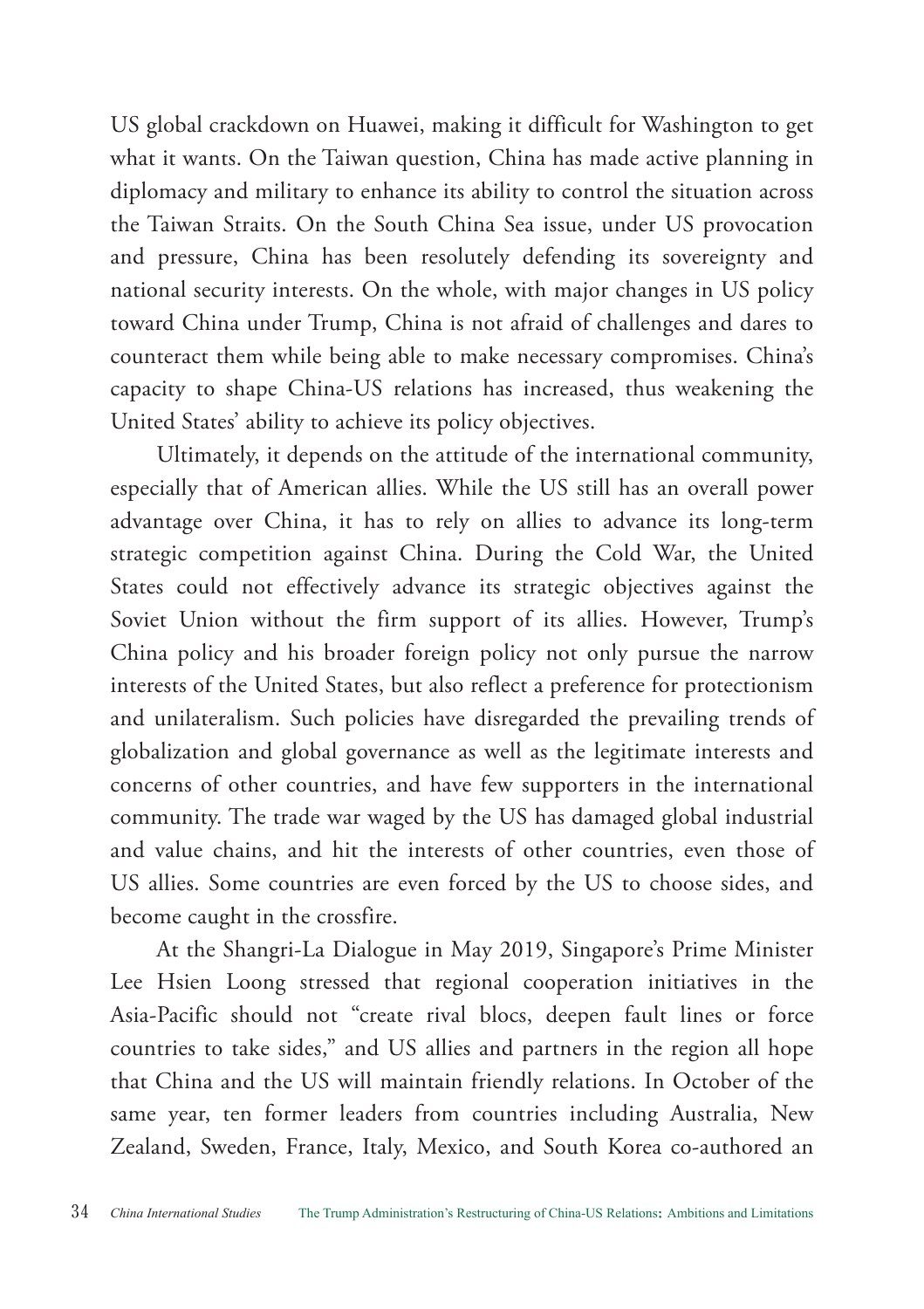article pointing out that the tariff war was not an effective way to resolve international trade and economic disputes. They expressed their concern about the wider strategic impact of any further decoupling of the Chinese and American economies and urged the US to withdraw the punitive tariffs imposed on China.12 On the Huawei issue, despite Trump's best efforts to lobby and pressure allies, Germany and France have revealed no intention of excluding Huawei from 5G construction. Regardless of US obstruction, Italy signed a memorandum of understanding with China to jointly promote the Belt and Road Initiative, becoming the first developed Western country in the G7 to formally join the initiative. The refusal of US allies to follow America's lead carries interesting messages, and demonstrates that "international relations today are too intertwined, and Chinese power too magnetic, for them to enlist in a US-led coalition and usher in a Cold War-style bifurcated world. If the United States is intent on reconstructing that world, it will likely find itself largely isolated."13 A just cause enjoys abundant support while an unjust one finds few followers. Trump's restructuring of its China policy through unilateralism and bullying is becoming more like a one-man show with no one to applaud. Lack of support from the international community, especially from US allies, will undoubtedly undermine the effectiveness of US policy toward China.

In a sense, the above-mentioned constraints are long-term and fundamental. Domestically, the United States has developed a high-level economic interdependence with China in the context of globalization. In the post-Cold War era, it has become difficult for the US to implement Cold War-style mobilization, allow national security concerns to trump the pursuit of economic interests, and make the policy preferences of hawks

<sup>12</sup> "Keynote Address by Prime Minister Lee Hsien Loong at the 18th IISS Shangri-la Dialogue," May 31, 2019, https://www.iiss.org/events/shangri-la-dialogue/shangri-la-dialogue-2019; Kevin Rudd, Helen Clark, and Carl Bildt, "The Trade War Threatens the World's Economy," *The New York Times*, October 11, 2019, https://www.nytimes.com/2019/10/11/opinion/china-trade.html.

<sup>13</sup> Uri Friedman, "America Is Alone in its Cold War with China," *The Atlantic*, February 17, 2020, https:// www.theatlantic.com/politics/archive/2020/02/us-china-allies-competition/606637.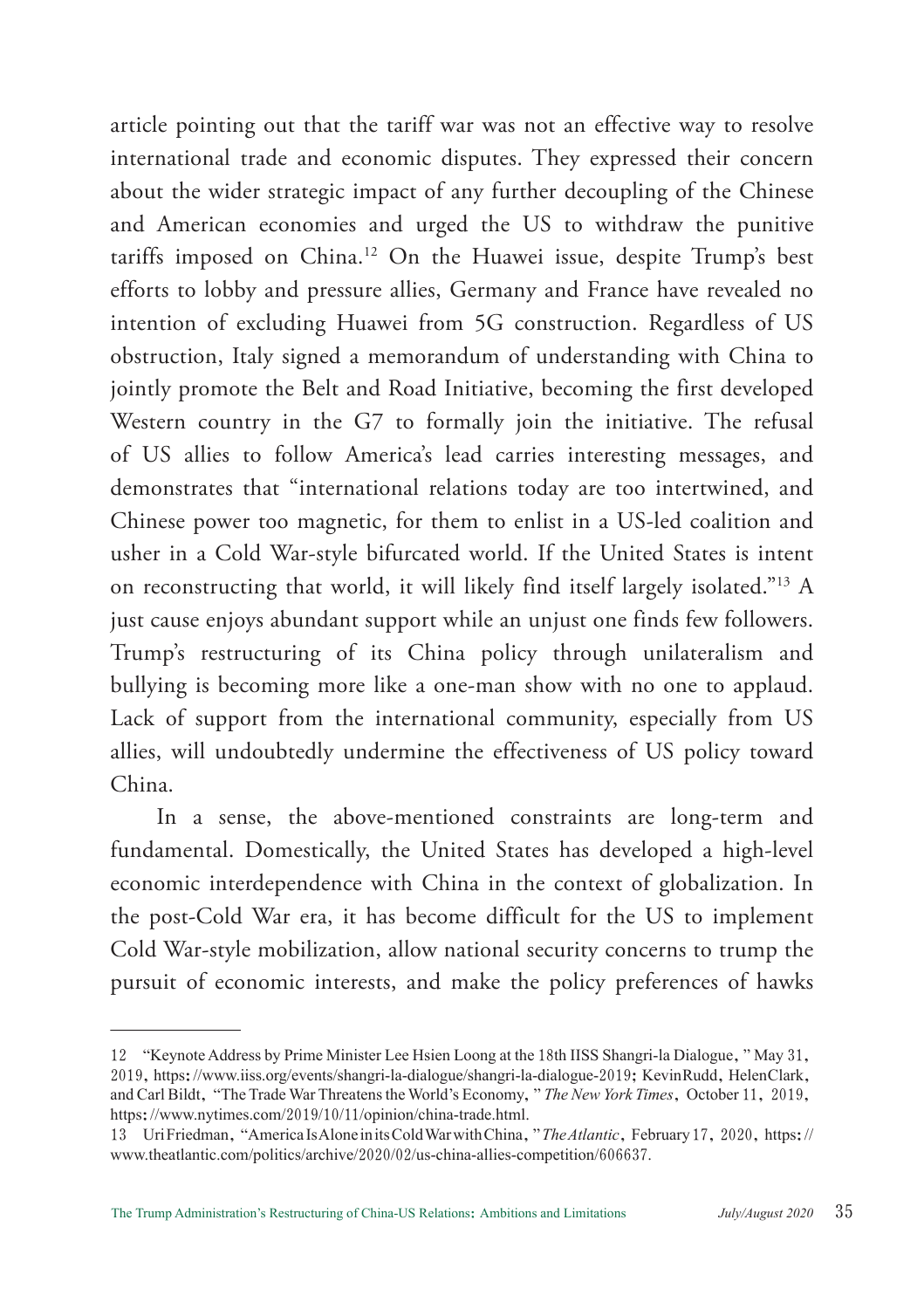the consensus of society as a whole. Internationally, it is also impossible to ask US allies to abandon their real and potential interests regarding China without significant security threat from the country. More importantly, China has been increasing its resources, means and skills for competing with the US, and the effectiveness of US policy toward China is increasingly dependent on China's dynamic response.

#### Future Policy Directions

With 2020 being a US election year, the Trump administration will continue to push forward the goal of restructuring China-US relations, with more continuity than change in its China policy. Some policy trends are worth noting.

First, on the basis of the phase-one trade agreement, the two countries will launch the second phase of negotiations, in which the United States side will make demands on issues including subsidies to Chinese stateowned enterprises, digital trade, and cybersecurity, and the Chinese side should also raise concerns about increased US restrictions on Chinese investment in the US and China-US technological cooperation. The second phase of negotiations involves more structural issues and the rivalry will be rather intense. At the same time, the two sides may have disagreements and frictions over the implementation of the phase-one agreement, and the US may raise tariffs again to pressure China.

Second, the US will escalate its technological war against China and do its utmost to obstruct China's technological progress. In the 5G sector, the US might introduce new measures to suppress Huawei. According to the current export control rules of the US Department of Commerce, if a product produced outside the US contains US parts and components amounting to 25 percent of its value, the US government can prevent the country of origin from exporting the product to China, or require the manufacturer to apply for an US export license. The US Department of Commerce is considering lowering the 25 percent threshold further to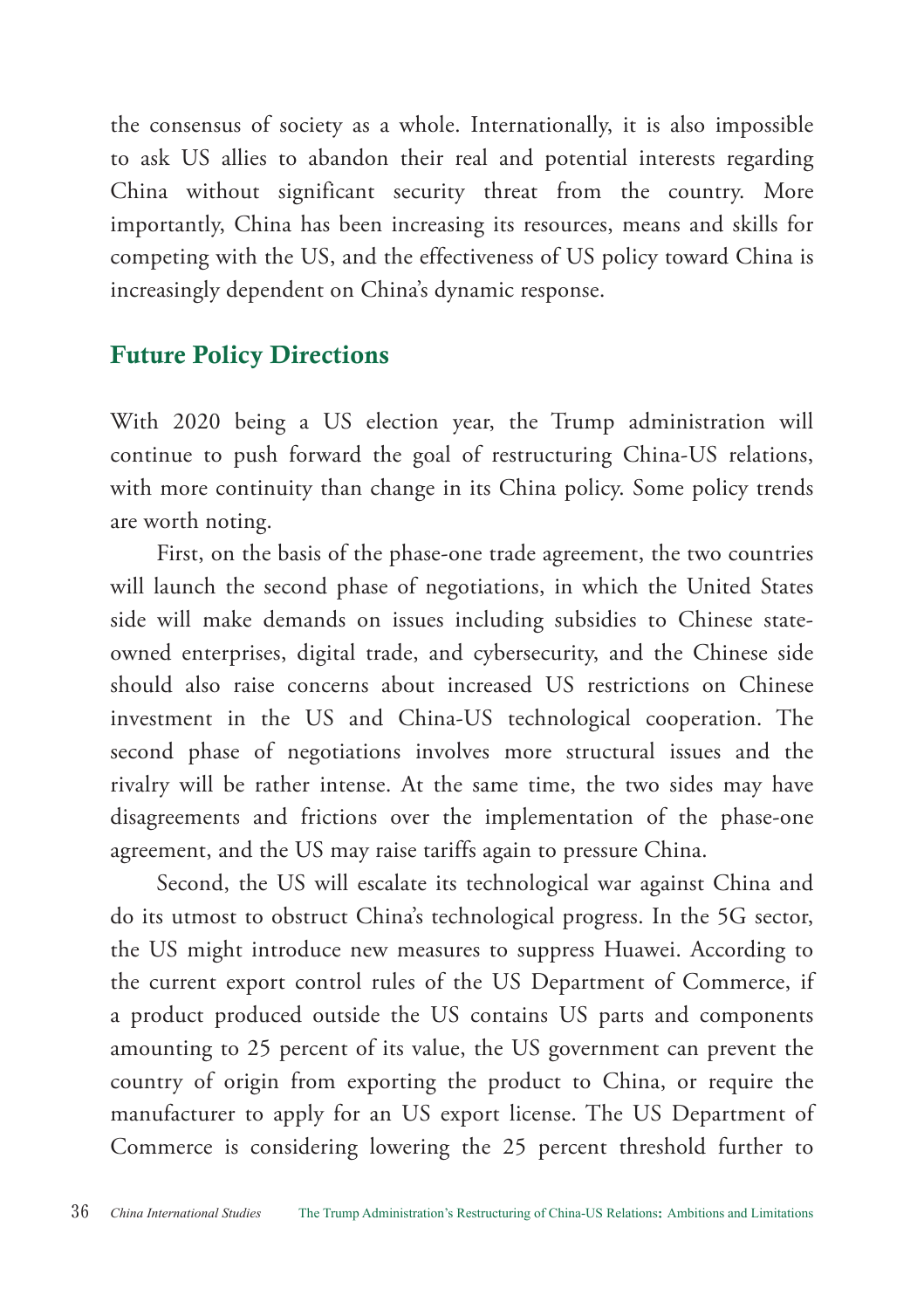10 percent, in order to step up export controls to China. The US might also expand controls to consumer electronics that do not contain sensitive chips, and even low-tech products that are directly based on US technology or software, but are manufactured outside the US and could be sold to Huawei.14 And it may increase support for 5G technological development and take shares in Nokia and Ericsson to better compete with Huawei. In addition, hawks within Trump's team are aggressively pushing for a ban on aircraft engine exports to China, thereby slowing the development of China's large commercial aircraft.

Third, the US will take more unilateral measures to strengthen and expand economic competition with China. In February 2020, the US announced the elimination of World Trade Organization (WTO) preferential treatment for 25 developing economies, including China's mainland and Hong Kong. Its trade with China will probably apply to the standards of a developed country, instead of the WTO's "special and differential treatment" as a developing economy. This means that China will face tougher conditions for trade with the US. Moreover, the US will escalate its financial war against China by imposing financial sanctions on Chinese companies under various pretexts, restricting the listing of Chinese institutions in the US, and blocking US companies from investing in China.

Fourth, the US will coordinate with its allies to build a united front against China. On January 14, 2020, the day before the signing of the phase-one China-US trade agreement, US Trade Representative Robert Lighthizer met with senior Japanese and EU officials responsible for trade affairs to discuss China's non-market-oriented trade policies and government subsidies. They agreed to jointly promote the reform of existing WTO rules. The US, Japan and the EU have repeatedly coordinated their positions and reached important consensus on WTO

<sup>14</sup> Alexandra Alper, Karen Freifeld and Stephen Nellis, "Trump Administration Moves toward Blocking More Sales to Huawei: Source," *Reuters*, January 15, 2020, https://www.reuters.com/article/us-usa-huawei/ trump-administration-moves-toward-blocking-more-sales-to-huawei-sources-idUSKBN1ZD2VD.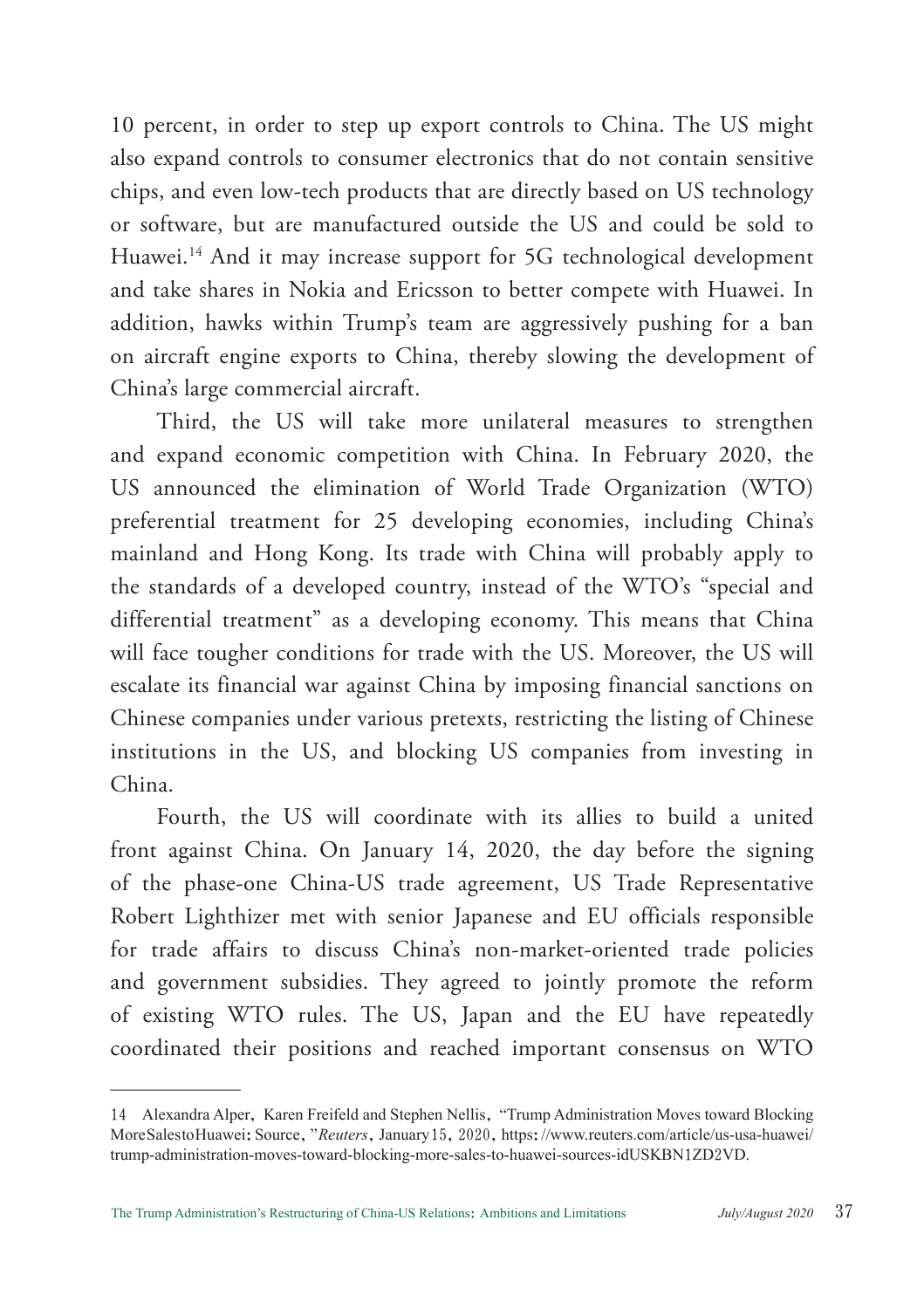reform. At present, the US-Japan trade agreement has entered into force. If there is a breakthrough in the US-EU trade negotiations, the tripartite coordination will be enhanced.

Fifth, the US will increase pressure on China over values and the Taiwan question. While Trump himself is not keen on highlighting values in handling China-US relations, in an election year to fend off Democratic attacks and gain support from Republican voters, the US will step up its attacks on China over issues related to Xinjiang, Hong Kong, Xizang, and religions. As Tsai Ing-wen begins her second term in Taiwan, she is likely to be more adventurous and provocative in cross-Strait relations, and the Chinese mainland is bound to step up efforts to counter "Taiwan independence" forces. The Trump administration and pro-Taiwan forces in the Congress will seize the opportunity to push for more measures to support Taiwan and further weaken the one-China policy.

In the medium term, if Trump wins the 2020 presidential election, the US policy toward China in his second term will be largely influenced by two factors. The first is the change in Trump's ruling team. At present, Trump's team is divided into four factions on the China issue: 1) economic nationalists, represented by Trump himself, who are mainly concerned with how to promote US economic interests, especially in solving the trade deficit with China; 2) economic realists, represented by Robert Lighthizer and Peter Navarro, whose focus is to prevent China from overtaking the US as world's top economy, and especially to block China's access to advanced US technology; 3) economic liberals, represented by Treasury Secretary Steven Mnuchin, mainly concerned with the opening of Chinese markets (especially financial markets); and 4) national security hawks, represented by Pence and Pompeo, who pay more attention to strategic competition with China and the containment of China.15 There are both cooperation and competition among the four factions, with economic realists and national security hawks working together to implement the

<sup>15</sup> Wu Xinbo, "US Competitive Policy toward China and Transformation of China-US Relations," *China International Studies*, No.3, 2019.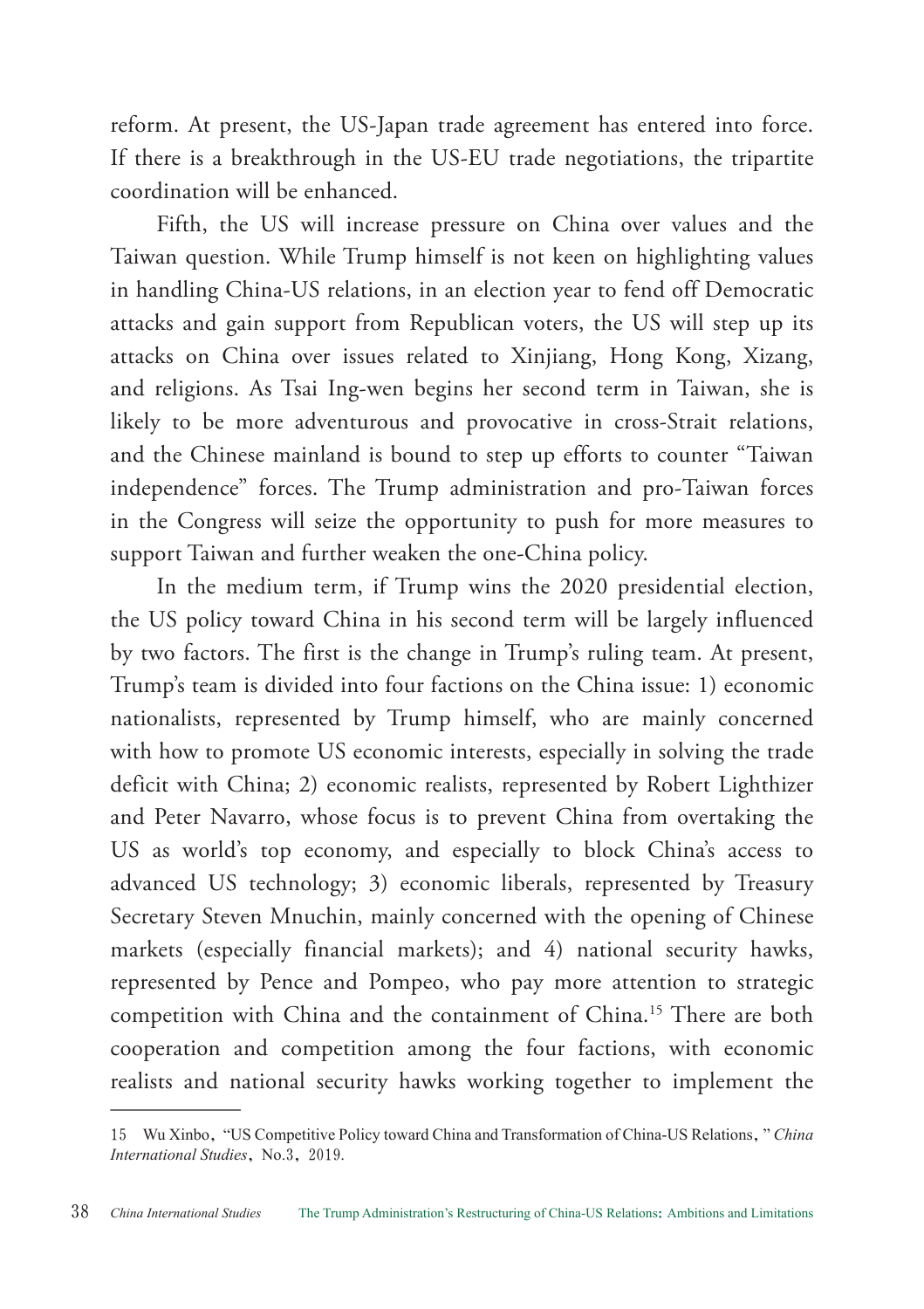most restrictive and confrontational policies toward China. Although such policies are mostly put into effect, they have sometimes been constrained by Trump. For example, hawks' push for ban on aero engine exports to China for its construction of C919 aircraft has been opposed by Trump.<sup>16</sup> It will affect the specifics of US policy toward China that whether or not these hawks remain in office during Trump's second term, and the extent to which they are constrained by the range of competition that Trump has set.

The second factor is the trend of the US economy. In the event of strong economic growth in the US, Trump will be in a stronger position to challenge China. Conversely, he will have to take a more pragmatic stance if the economic performance is below expectation. As it stands, this round of US economic growth, while creating the longest cycle in history, is slowing down toward a recession, which is bound to happen during Trump's second term, and will severely limit Trump's gamesmanship in his China policy.

If the Democrats take over the White House in 2021, some adjustment in US policy toward China will inevitably take place. As for the perception about China, the Democratic policy elites generally acknowledge the need, and even the urgency of elevating competition with an increasingly powerful China, but are also aware of the need to work with China in certain areas and are not averse to engagement with China as is the Trump administration. In terms of China policy, a Democratic administration may slow China-US economic and technological competition but increase pressure on China over values and geopolitics, and at the same time seek cooperation with China on issues such as climate change. In the field of policy implementation, the United States will moderate its engagement with China, focus on coordination with allies and multilateralism, and place greater emphasis on restricting China by rules and isolating China by structuring multilateral and "mini-lateral" political

<sup>16</sup> Ted Mann, "Trump Supports Sales of High-Tech Products to China, in Blow to Hawks," *The Wall Street Journal*, February 18, 2020, https://www.wsj.com/articles/trump-says-he-supports-selling-u-s-jetengines-to-china-11582044922.